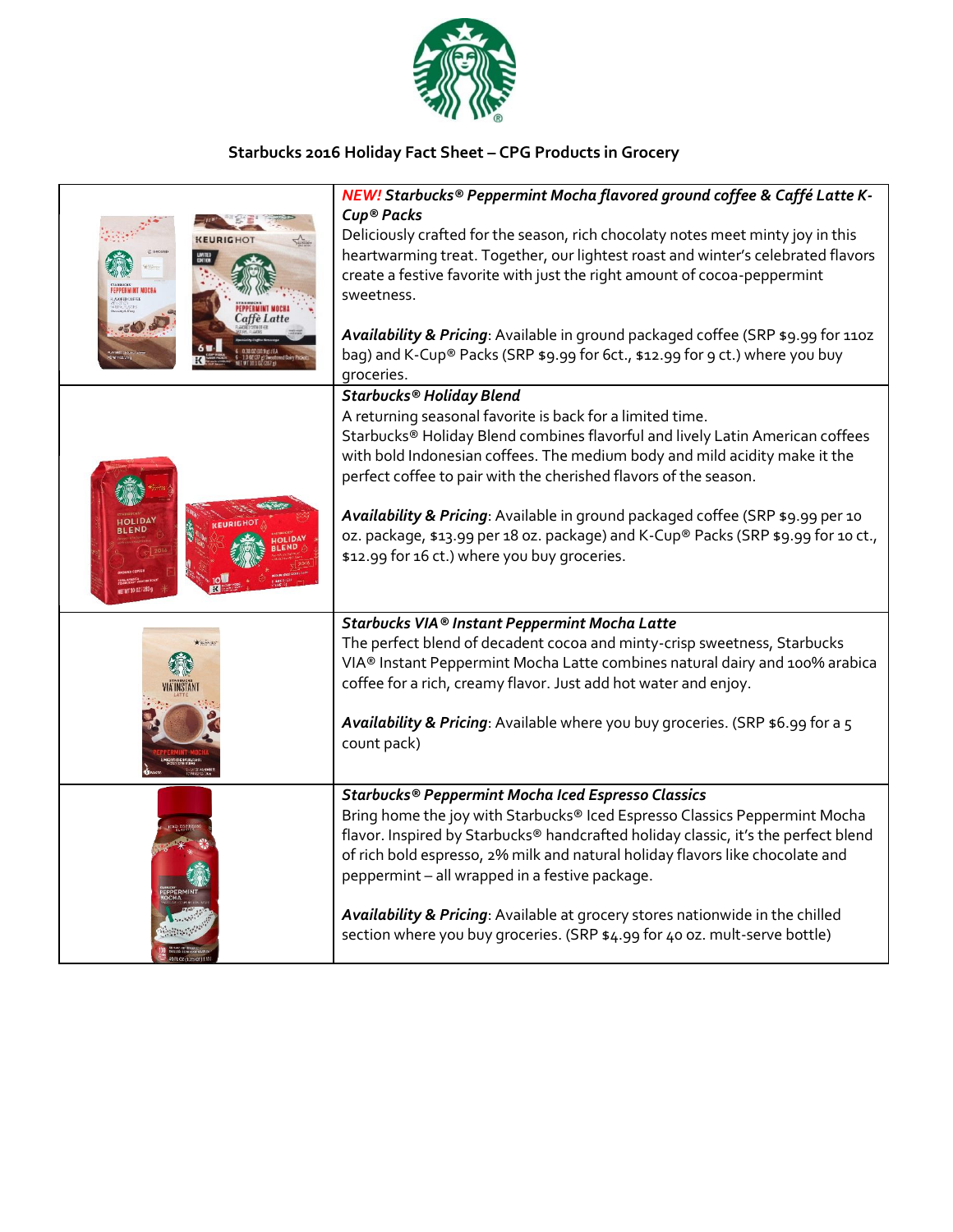

## **Starbucks 2016 Holiday Fact Sheet – CPG Products in Grocery**

| KEURIGH<br>$\frac{10}{10}$<br><b>KEURIGH</b> | Starbucks® Hot Cocoa K-Cup® Pods<br>Starbucks® Classic Hot Cocoa K-Cup® Pods are an indulgent favorite inspired by<br>Starbucks® handcrafted hot chocolate. Created specifically for your Keurig®<br>machine, Starbucks® Hot Cocoa delivers a rich and creamy way to treat<br>yourself.<br>Starbucks® Salted Caramel Hot Cocoa K-Cup® Pods offers a twist on the classic<br>velvety cocoa. Perfectly complemented by a pinch of sea salt and a dash of<br>natural caramel flavor, this offering is created specifically for your Keurig®<br>machine, it's a sweet chocolate sensation with a savory flair.<br>Availability & Pricing: Starbucks® Hot Cocoa K-Cup® Pods are available where |
|----------------------------------------------|--------------------------------------------------------------------------------------------------------------------------------------------------------------------------------------------------------------------------------------------------------------------------------------------------------------------------------------------------------------------------------------------------------------------------------------------------------------------------------------------------------------------------------------------------------------------------------------------------------------------------------------------------------------------------------------------|
|                                              | you buy groceries (\$9.99 for a 10 ct. pack or \$12.99 for a 16 ct. pack).                                                                                                                                                                                                                                                                                                                                                                                                                                                                                                                                                                                                                 |
|                                              | Starbucks® Double Chocolate Hot Cocoa Mix                                                                                                                                                                                                                                                                                                                                                                                                                                                                                                                                                                                                                                                  |
|                                              | This rich and creamy indulgence features the same deep, dark chocolate notes                                                                                                                                                                                                                                                                                                                                                                                                                                                                                                                                                                                                               |
|                                              | that make our coffeehouse hot cocoa such a decadent treat                                                                                                                                                                                                                                                                                                                                                                                                                                                                                                                                                                                                                                  |
| Hot Cocoa                                    |                                                                                                                                                                                                                                                                                                                                                                                                                                                                                                                                                                                                                                                                                            |
|                                              | Availability & Pricing: Available where you buy groceries and on                                                                                                                                                                                                                                                                                                                                                                                                                                                                                                                                                                                                                           |
|                                              | StarbucksStore.com for \$6.99 for an 8 ct. pack.                                                                                                                                                                                                                                                                                                                                                                                                                                                                                                                                                                                                                                           |
|                                              | Starbucks® Salted Caramel Hot Cocoa Mix                                                                                                                                                                                                                                                                                                                                                                                                                                                                                                                                                                                                                                                    |
|                                              | This velvety dark cocoa is perfectly complemented by a pinch of sea salt and a<br>dash of natural caramel flavor.                                                                                                                                                                                                                                                                                                                                                                                                                                                                                                                                                                          |
| Hot Cocoa                                    |                                                                                                                                                                                                                                                                                                                                                                                                                                                                                                                                                                                                                                                                                            |
|                                              | Availability & Pricing: Available where you buy groceries and on<br>StarbucksStore.com for \$6.99 for an 8 ct. pack.                                                                                                                                                                                                                                                                                                                                                                                                                                                                                                                                                                       |
|                                              |                                                                                                                                                                                                                                                                                                                                                                                                                                                                                                                                                                                                                                                                                            |
|                                              | Starbucks® Marshmallow Hot Cocoa Mix                                                                                                                                                                                                                                                                                                                                                                                                                                                                                                                                                                                                                                                       |
|                                              | This decadent hot cocoa with fluffy miniature marshmallows is sure to add a                                                                                                                                                                                                                                                                                                                                                                                                                                                                                                                                                                                                                |
|                                              | little whimsy to your day.                                                                                                                                                                                                                                                                                                                                                                                                                                                                                                                                                                                                                                                                 |
| Hot Cocoa                                    |                                                                                                                                                                                                                                                                                                                                                                                                                                                                                                                                                                                                                                                                                            |
|                                              | Availability & Pricing: Available where you buy groceries and on                                                                                                                                                                                                                                                                                                                                                                                                                                                                                                                                                                                                                           |
|                                              | StarbucksStore.com for \$6.99 for an 8 ct. pack.                                                                                                                                                                                                                                                                                                                                                                                                                                                                                                                                                                                                                                           |